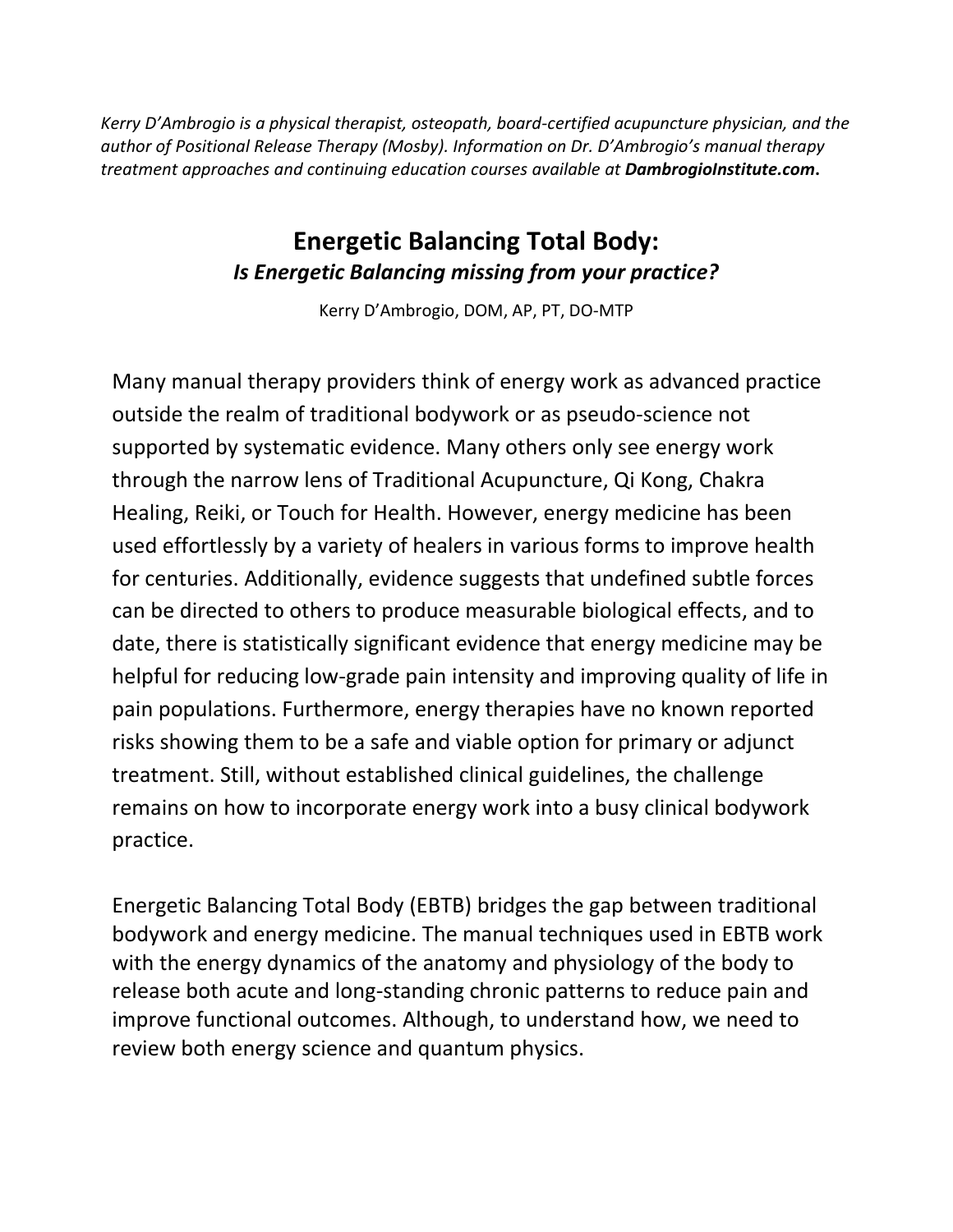Energy is defined as the capacity to perform work. According to the First Law of Thermodynamics, the total amount of energy in the entire Universe is constant—neither created nor destroyed—and can only change from one form to another. Common forms of energy include solid mass or as nonsolid matter, such as heat, light, electrical, sound, gravitational, potential (stored energy), kinetic (energy of motion). Quantum Physics states that mass and energy are interchangeable, and consequently that mass is merely a manifestation of energy. This means that everything, including humans, is simply energy stored in mass particle form.

According to the theories associated with the Universal Energy Field (UEF), all matter and psychological processes (thoughts, emotions, beliefs, and attitudes) are composed of energy. When applied to the human body, every atom, molecule, cell, tissue, and body system is composed of energy that when superimposed on each other create what is known as the Human Energy Field (HEF). In particle form, the solid mass of the human body is composed of four types of tissues: epithelial, connective, muscle, and nerve tissue. A closer examination of the epithelial tissue (skin), however, shows how the tissue is actually created by these superimposed energy fields.

First, observe the skin. Note the wrinkles, the fine hairs, and the nail beds. Tap the table. Hear the sound and feel how solid it appears to be. Now, magnify the skin under a microscope. Magnified times 20,000, the solid mass of skin turns into a field of swarming cells. Greater magnification reveals the organelles within the cell. Continue to magnify to see that those organelles are composed of molecules. Molecules are created when two or more atoms form chemical bonds with each other. Atoms are the basic building blocks of all matter. There are 90 naturally occurring atoms in the periodic table that combine to make everyday objects, such as a desk, the air, and even the human body.

Now, magnify the atoms and observe the sub-atomic energy clouds that make up those atoms. These energy clouds are composed of a nucleus with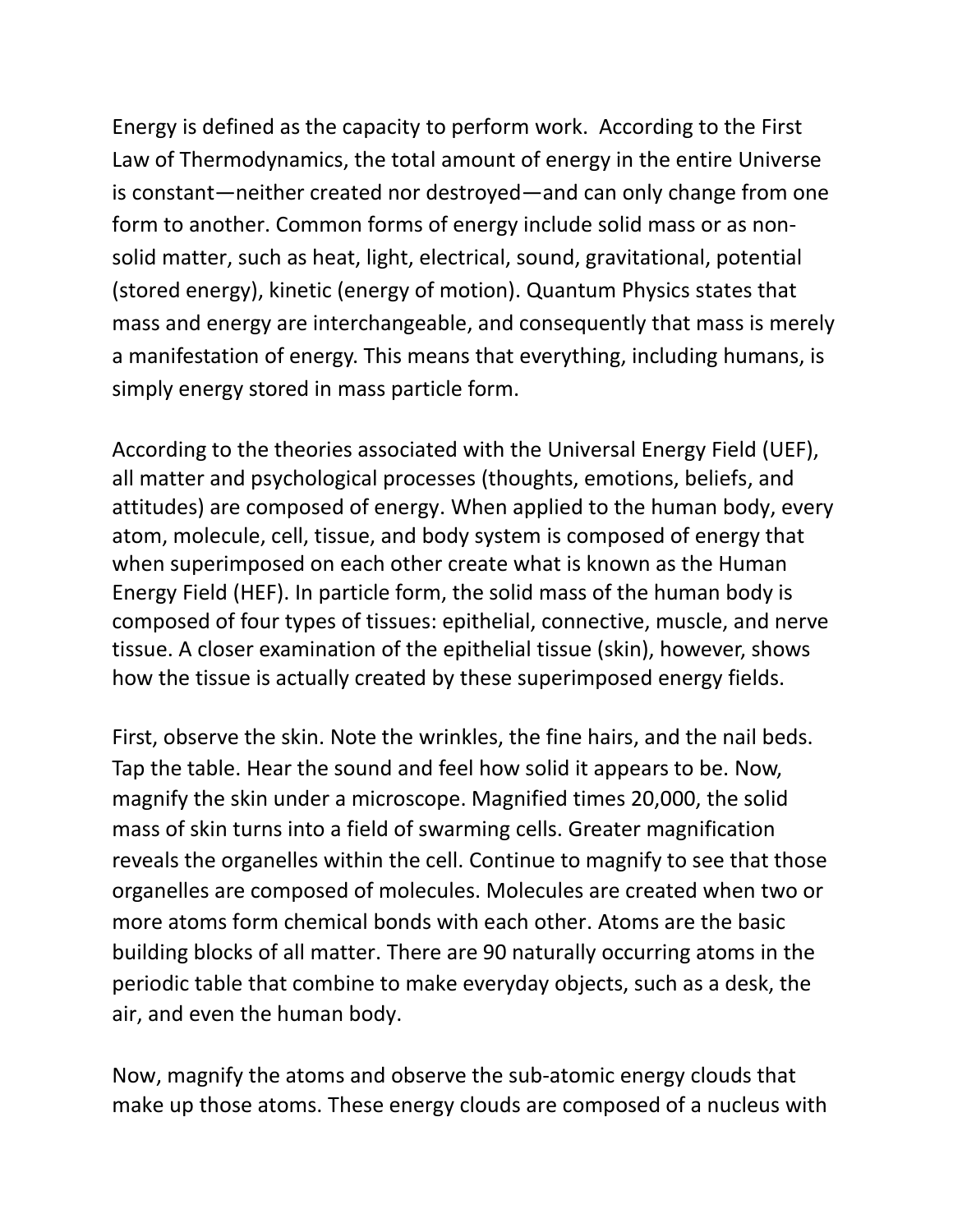a positively charged proton and neutrally charged neutron. Circling the nucleus are negatively charged electrons. Further magnification reveals other sub-atomic particles, such as quarks and gluons. Yet, these subatomic particles are not really particles but are instead units of energy with vast distances between each spinning electron making atoms 99.999999999% empty space.

Therefore, closer examination of the epithelial tissue or skin, which appears very solid and in particle form, reveals it is 99.999999999% empty space. In actuality, the hand is made up of superimposed dynamic energy in constant vibration and of consciousness. This is what makes energy work possible.

From an Energy Medicine perspective, energy refers to subtle imperceptible forces frequently described as a vital force or life force that flows through the body. Since all matter and psychological processes (thought, beliefs, emotions, and consciousness) are composed of energy, the physical body is therefore the manifestation or representation of an energy field made of superimposed dynamic segments of vibration. Nothing rests. Everything vibrates. Everything, in some subtle way, moves. Every living thing pulses with the flow of life force that pervades the universe. Life is movement. When this movement is disturbed, there is dis- ease. An excessive, deficient, or obstructed energy flow creates illness or abnormal function. In turn, a balanced energy flow promotes health.

As previously mentioned, Energetic Balancing Total Body (EBTB) bridges the gap between traditional bodywork and energy medicine. Over time, the body stores patterns of physical tension, stress, and trauma. Additionally, the tissues store unresolved emotions, thoughts, beliefs, consciousness, fears, and phobias. Together, these create long standing stress patterns throughout the body that do not respond to traditional bodywork. Used as a free-standing treatment or in conjunction with other manual therapies, EBTB works with the energy dynamics of the anatomy and physiology to create shifts in the body. Energy can appear in both wave and particle form.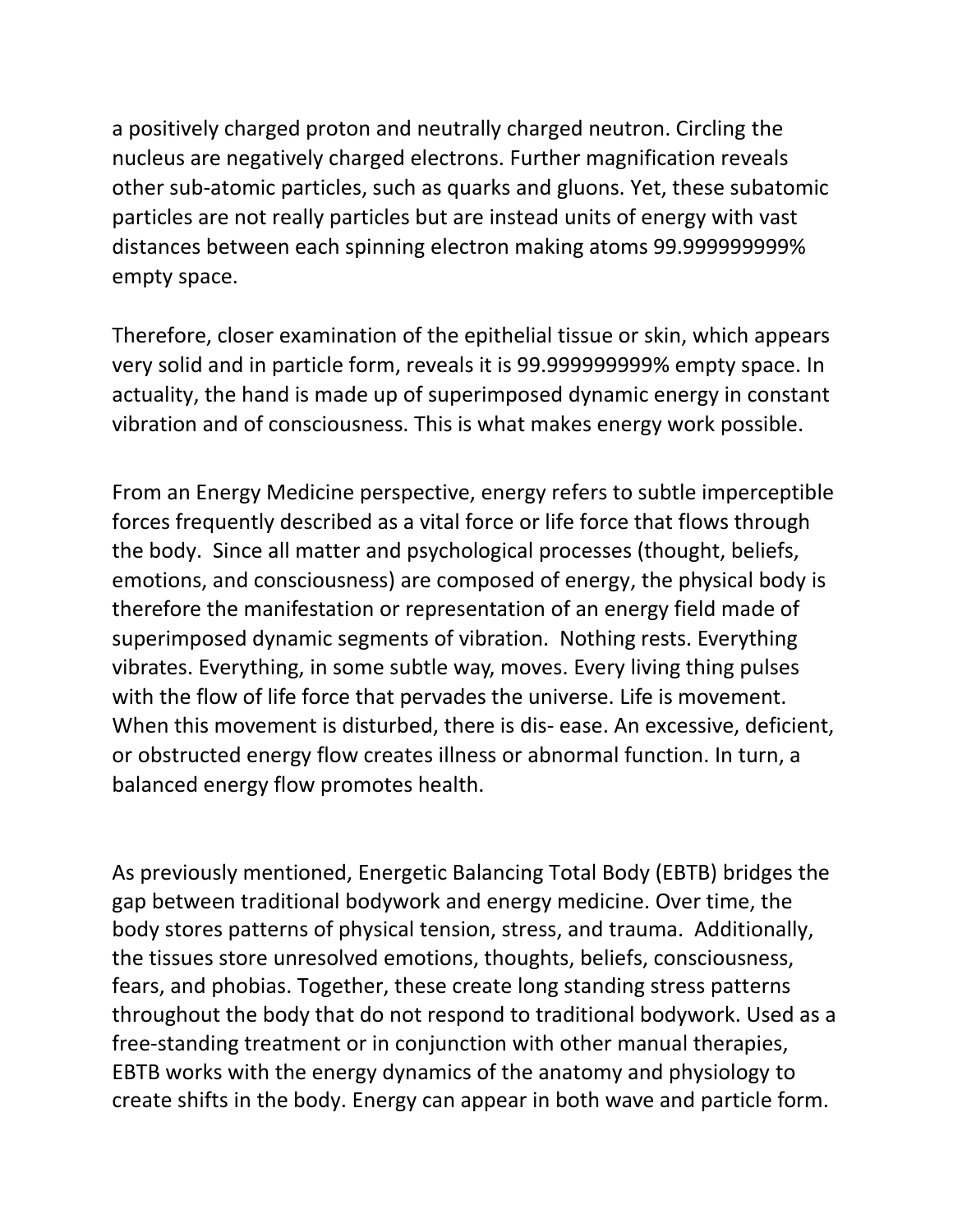The wave form represents potential, whereas the particle is the manifested form of one of those potentials. The observation that collapses that potential into physical form comes from our experiences, conditioning, expectations, thoughts, and beliefs. The physical body is therefore a manifested form of potential in particle form. Once observation causes a wave to take particle form, the other possibilities or probabilities cease to exist. The role of an energy worker is to observe alternate potentials that may be available to the client. The observation of an alternate potential provides the opportunity for attention and energy to shift from fixed particle form back to a wave of possibility, and this is where change can occur. The aim is to balance these excess, deficient, or stagnant subtle energy fields to improve energy flow and promote health.

EBTB is a supportive treatment approach that addresses the body as a total unit while supporting the innate ability of the body to heal. This concept of holism refers to the physical representation of the sum of the structural, physiological, energetic, mental, emotional, behavioral, spiritual, consciousness, and environmental influences. This is also known as the "Total Body Lesion." As the body accumulates acute and chronic stress patterns, tension from unresolved mental, emotional, behavioral, and spiritual/consciousness issues can lead to pain, poor posture, restricted range of motion, and altered function.

EBTB treatment includes an evaluation, principle-based treatment, and reevaluation. Evaluation and re-evaluation are used to not only identify the total body energetic lesion, but to also measure the effectiveness of the energetic balancing treatment. Doing this builds both confidence and credibility as a practitioner. Principle-based treatment use techniques that treat the physical, mental, emotional, behavioral, spiritual/consciousness factors, and environmental influences on the patient.

The D'Ambrogio Institute offers three classes in the Energetic Balancing Curriculum. Each class explores the science behind Energetic Balancing and teaches evaluation pre and post treatment to measure the subtle changes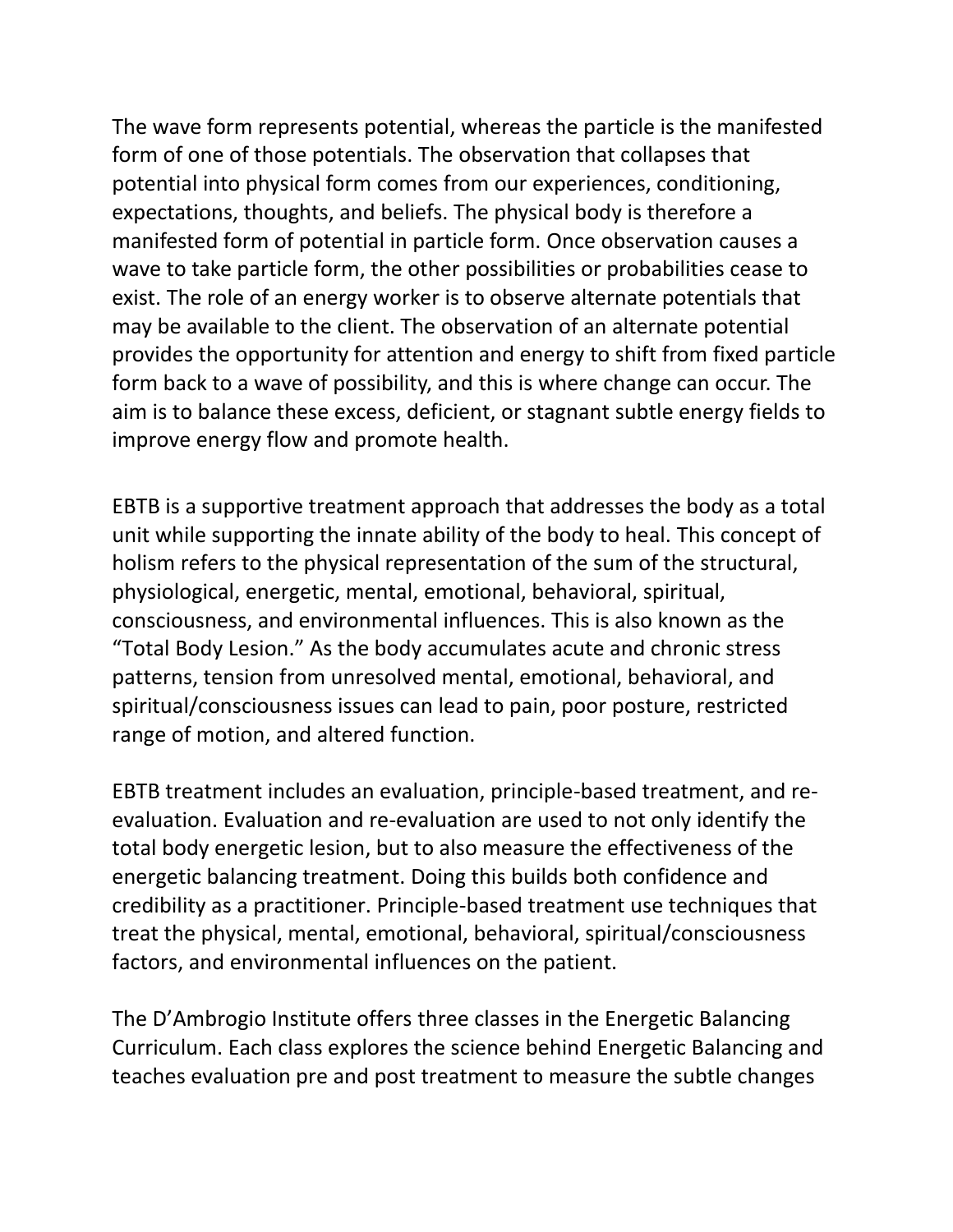and the effectiveness of this technique. Class participants will learn how to form energetic holograms of the physical lesion for the application of the principle-based treatment.

Level 1, Energetic Balancing Musculoskeletal (EBMS)**,** teaches how to evaluate and treat energetic lesions in the musculoskeletal system (fascia, muscles, diaphragms, bones, joints, sutures, meninges, and foreign objects) at a single location.

Level 2, Energetic Balancing Mind Body (EBMB), expands on the content presented in EBMS by including instruction on how to evaluate and treat energetic lesions in the viscera and endocrine glands at multiple locations. This course introduces Internal Factors, and how these factors can influence physical health.

Level 3, Energetic Body Total Balancing, expands on previous content by including instruction on how to evaluate and treat energetic lesions throughout the supporting physical (nervous, arteriovenous, and lymphatic systems) and emotional/energetic networks (chakras and acupuncture meridians) of the body. This course examines External Factors and the concept of Consciousness, and how both can influence the total body lesion. Treatment locations include fascial chains, regions, imagery, and combinations of the total body energy systems. Additional activation tools are introduced, and treatment expands to include "remote" sessions.

## **REFERENCES FOR EBTB**

- 1. Sharaf MR. *Fury on Earth: A Biography of Wilhelm Reich.* New York: St Martin's Press; 1983.
- 2. Barnes PM, et al. Complementary and alternative medicine use among adults: United States, 2002. *Adv Data* 2004;343:1-19.
- 3. Radin DI. Event-related electroencephalographic correlations between isolated human subjects. *J Altern Complement Med* 2004;10:312-323.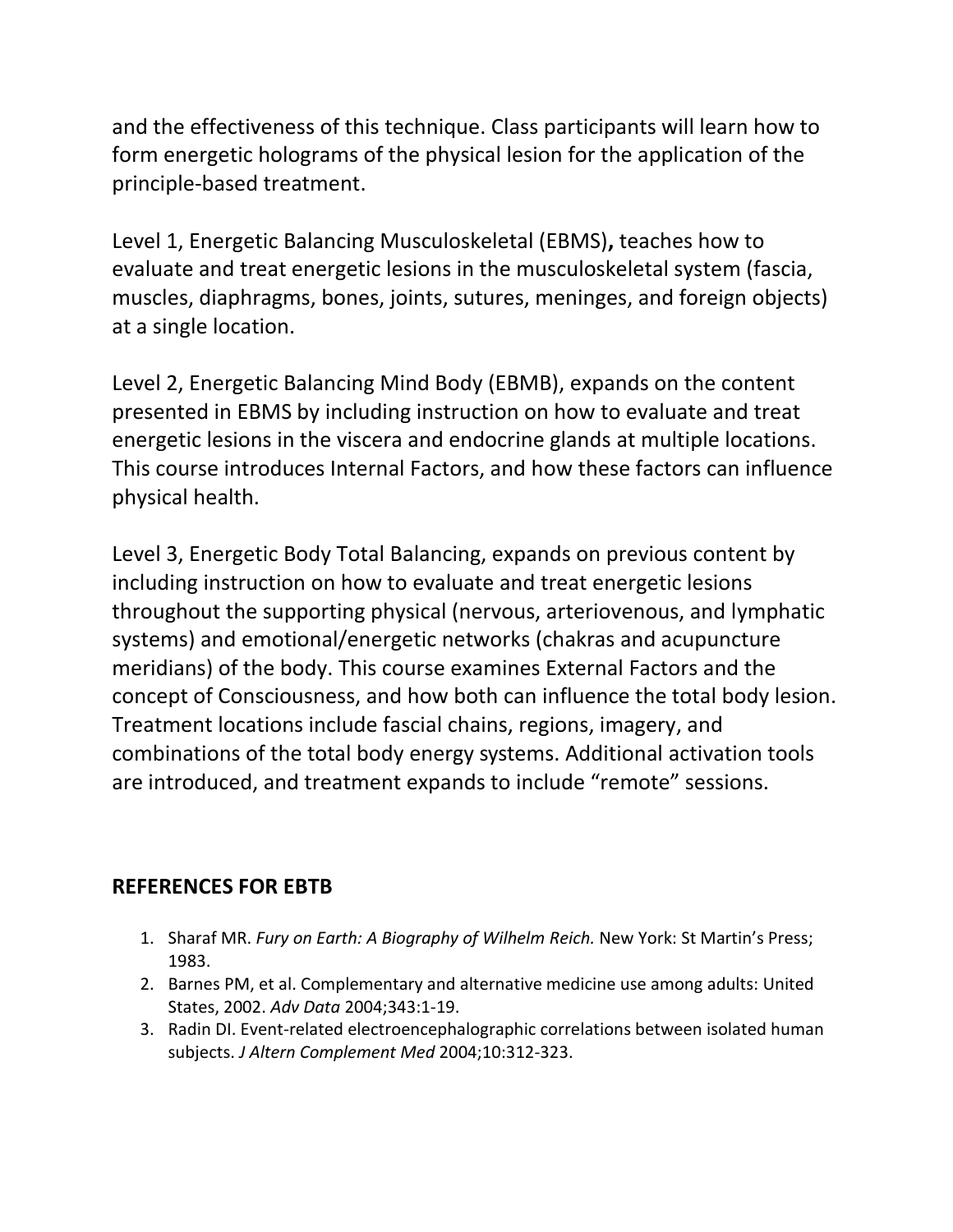- 4. Standish LJ, et al. Electroencephalographic evidence of correlated event-related signals between the brains of spatially and sensory isolated human subjects. *Altern Ther Health Med* 2004;10:307-314.
- 5. Standish LJ, et al. Evidence of correlated functional magnetic resonance imaging signals between distant human brains. *Altern Ther Health Med* 2003;9:121-125.
- 6. Achterberg J, et al. Evidence for correlations between distant intentionality and brain function in recipients: A functional magnetic resonance imaging analysis. *J Altern Complement Med* 2005;11:965-971.
- 7. Uchida S, et al. Effect of biofield therapy in the human brain. *J Altern Complement Med* 2012;18:875-879.
- 8. Pike C, et al. Asymmetric activation of the anterior cerebral cortex in recipients of IRECA: Preliminary evidence for energetic effects of an intention-based biofield treatment modality on human neurophysiology. *J Altern Complement Med* 2014;10:780-786.
- 9. Abe K, et al. Effect of a Japanese energy healing method known as Johrei on viability and proliferation of cultured cancer cells in vitro. *J Altern Complement Med* 2012;18:221- 228.
- 10. Roe C, et al. Two meta-analyses of non-contact healing studies. *Explore*2015;11:11-23.
- 11. Jain S, et al. Biofield therapies: Helpful or full of hype? A best evidence synthesis. *Int J Behav Med* 2010;17:1-16.
- 12. Arntz, William; Chasse, Betsy; Vicente, Mark (2005) *What The Bleep Do We Know*, Health Communications, Inc.
- 13. Becker, Robert O, Ph.D.; Selden, Gary (1985) *The Body Electric*, William Morrow and Company, Inc.
- 14. Beinfield, Harriet, L.Ac., Korngold, Efrem, L.Ac., O.M.D., (1992), Between Heaven and Earth: A Guide to Chinese Medicine, Ballantine Books, The Random House Publishing Group, New York.
- 15. Brennan, Barbara, Anne, (1988), Hands of Light: A Guide to Healing Through the Human Energy Field, Bantam Books.
- 16. Chiasson, Ann Marie, MD (2013) *Energy Healing*, Sounds True Inc.
- 17. Church, Dawson, Ph.D. (2008, 2009) *The Genie In Your Genes*, Energy Psychology Press
- 18. Eden, Donna (1998) *Energy Medicine*, Jeremy P. Tarcher/Penguin
- 19. Fulford, D.O., Robert, C., (1996), Touch of Life: The Healing Power of the natural life Force, Pocket Books.
- 20. Gerber, Richard, M.D. (2001) *Vibrational Medicine*, Bear & Company.
- 21. Gribbine, John, (1984), In Search of Schrodinger's Cat: Quatum Physics and Reality, Bantam Books.
- 22. McTaggart, Lynne (2001) *The Field*, HarperCollins Publishers.
- 23. Micozzi, Marc S, (2001), Fundamentals of Complementary and Alternative medicine, Saunders, Elsevier.
- 24. Oschman, James L, (2004), Energy Medicine: The Scientific Basis, Churchill Livingstone.
- 25. Oschman, James L, (2004), Energy Medicine in Therapeutics and Human Performance, Butterworth Heinemann.
- 26. Pert, Ph.D., Candace B. Pert, (2003), Molecules of Emotion, Scribner.